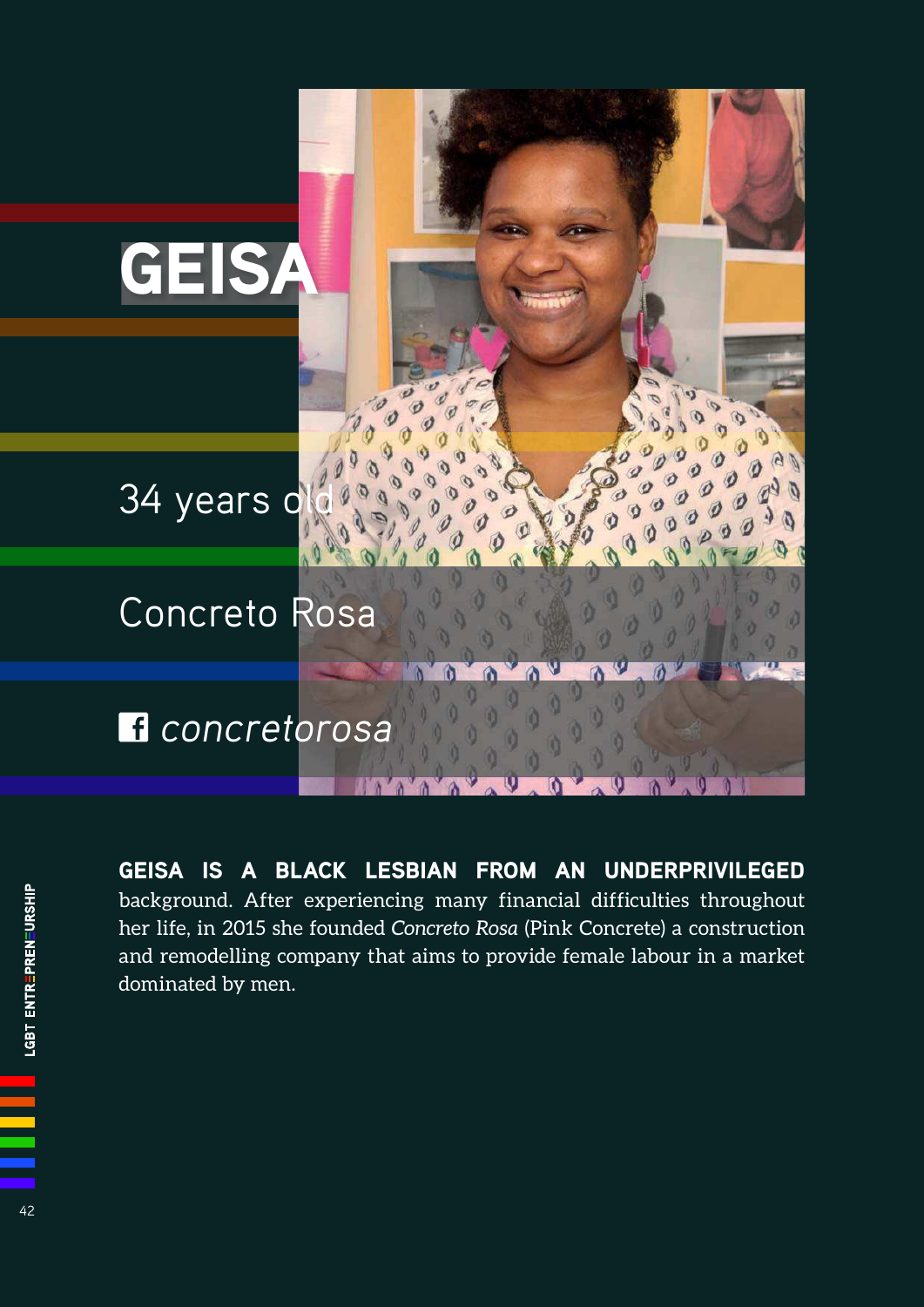## CONFRONTING SEXISM IN THE CONSTRUCTION SECTOR

Since starting her business, Geisa has been subjected to machismo from clients and hardware store employees. When she buys materials, the, mostly male, hardware store employees are impressed by her knowledge of plumbing supplies and doubtful about her ability to carry out the work. It was only recently, after years of confronting sexist comments and trying to demand respect from her suppliers that her work started being recognised and praised. She explains:

*"I often get this look, like, 'you, black woman, doing things that are usually done by an alpha male'. I get looks of disdain and curiosity from clients, and many of them question whether I can actually fix things. [...] For them, it is often uncomfortable for a woman to be painting their apartment, going into their house, walking through their space".* 

*Concreto Rosa* is challenging the institutional sexism of the construction industry and building an increasingly female clientele, regardless of sexual orientation. Geisa says that many lesbian couples and single heterosexual women hire her because they do not feel safe with men working in their homes. Demand for her services has increased significantly due to her participation in online directories of female-operated services such as "*Indique uma mina*" (Hire a chick) and "*Indique uma preta*" (Hire a black woman). She is also part of a group of women who work in construction in Brazil and discuss strategies to deal with sexist attitudes from clients and the husbands of women clients.

In Geisa's view, most of the discrimination that she suffers is racial, since many clients do not know she is a lesbian. She says that some clients, mainly older people, have refused to employ her after she disclosed her sexual orientation. Now she prefers to be more discreet and not expose her personal life at work. However, being a lesbian is an advantage within her company, as most of the people she hires are part of the LGBT community. She recently hired two lesbians who previously had difficulty finding work because they dress in a "masculine" way.

## "DEDICATED TO AN OBJECTIVE"

In 2016, Geisa enrolled in Micro Rainbow Brazil's second entrepreneurship course. She believes the course had a positive impact on the management of her business and on her personal finances. Developing a business plan has helped her to better manage *Concreto Rosa*, further understand her market niche, and above all, price her services more accurately. Before taking the course, Geisa was not able to make a profit because she did not know how to work out an appropriate price for her services, and often ended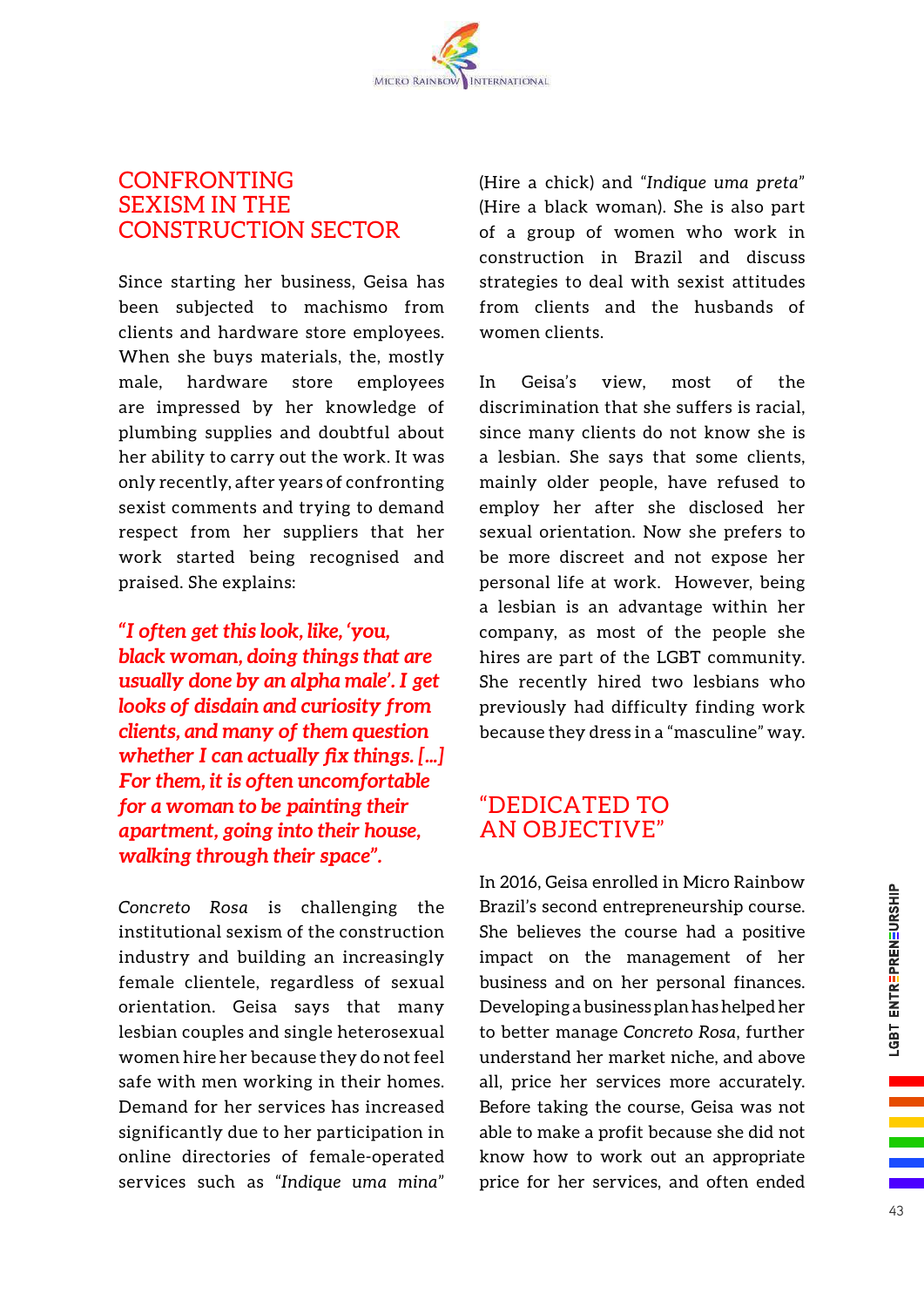

up charging too little. Now she can plan better and consequently serve more customers. She says:

*"The course was a first step, you know. I started the course full of ideas and determination, but I did not know where to start. I did not know what I had in stock, the exact amount that I should charge, and that I have to include transportation, food, all of these things [in the service price]".*

After the course, Geisa increased her income and could rent an apartment for herself and her son. She purchased more furniture and appliances and spent more on her son's health and education. The improvement in her personal finances also affected her relationship with her family, especially with her sister, an evangelical Christian who helps raise her child. Geisa feels she can now be more assertive within her family, and her sister has cut back on jibes and "*religious preaching*" directed at her sexual orientation. Geisa explains:

*"She sees that I'm working, I'm dedicated to an objective, I'm earning money, I'm investing more in my son, taking him on trips, paying for drum lessons. This helps. I start to get more acceptance from them, from the family, they know that I am really a lesbian and that I will not change. This is me, this is my nature... [they] end up accepting and don't say anything".*

The increase in income also had an impact on her personal safety. Geisa feels less exposed to street violence because she can now afford to take a taxi when necessary, thus returning home safely: "*I realised a short while ago, that now if I am on the street at night, I can leave a place where I don't feel safe and not have to wait for public transport. I came to realise that one of*  the advantages of being better off financially *is being able to afford these expenses... my girlfriend and I do not take risks any more*".

## EXPANDING *CONCRETO ROSA*

According to Geisa, the Micro Rainbow International course not only enabled her to better manage *Concreto Rosa*, but also gave her several ideas of how to improve her company. First, she wants to invest more heavily in marketing strategies, such as changing the logo and making T-shirts and other promotional items. Then, she plans to expand her range of services to include air-conditioning installation and interior design. Finally, she intends to concentrate more on management, since she currently carries out day-to-day operations in addition to managing the company. At the moment, she is following one of the most important lessons of the course: saving money to pay her debts and accessing credit in order to achieve her goals.

As she expands her business, Geisa hopes to increase her team and to hire other LGBT people. The Micro Rainbow Brazil Project gave her contact with other LGBT entrepreneurs and taught her to value their services more highly. In fact, she has been